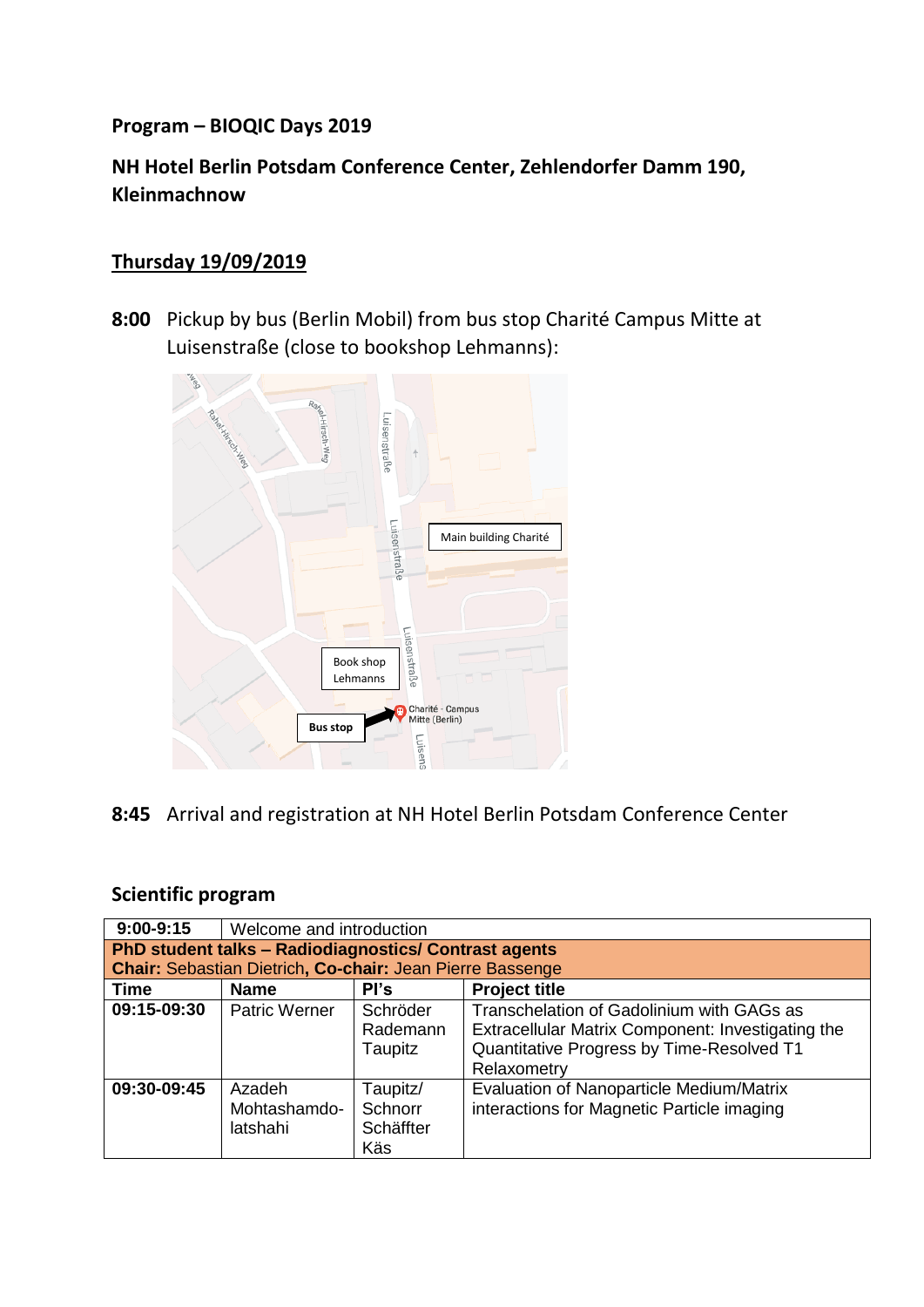| 09:45-10:00<br>10:00-10:15                                                                | Yavuz Oguz<br>Uca<br>Anna<br>Grunwald                                          | Taupitz<br>Schröder<br>Ludwig<br>Abram<br><b>Brenner</b><br><b>Buchert</b> | Distribution of Gadolinium and Iron-Oxide based<br>Contrast Agents for Magnetic Resonance Imaging<br>in Atherosclerotic Plaques Revealed by Elemental<br>Microscopy<br>The Kläui Ligand as a Bifunctional Chelator for<br>Nuclear Imaging |  |  |
|-------------------------------------------------------------------------------------------|--------------------------------------------------------------------------------|----------------------------------------------------------------------------|-------------------------------------------------------------------------------------------------------------------------------------------------------------------------------------------------------------------------------------------|--|--|
| 10:15-10:45                                                                               | <b>Coffee break</b>                                                            |                                                                            |                                                                                                                                                                                                                                           |  |  |
| <b>PhD student talks - Neural Networks</b><br>Chair: Felix Schrank, Co-chair: Ledia Lilaj |                                                                                |                                                                            |                                                                                                                                                                                                                                           |  |  |
| <b>Time</b>                                                                               | <b>Name</b>                                                                    | Pl's                                                                       | <b>Project title</b>                                                                                                                                                                                                                      |  |  |
| 10:45-11:00                                                                               | Stephan<br>Wäldchen                                                            | Kutyniok<br><b>Sack</b><br>Hege                                            | The Computational Complexity of Understanding<br><b>Network Decisions</b>                                                                                                                                                                 |  |  |
| 11:00-11:15                                                                               | Jan<br>Macdonald                                                               | Kutyniok<br>Schäffter<br>Schulz-<br>Menger                                 | Rate-Distortion Explanations for ReLU Neural<br><b>Networks</b>                                                                                                                                                                           |  |  |
| 11:15-11:30                                                                               | Andreas Kofler                                                                 | Dewey<br>Haltmeier<br><b>Kachelrieß</b>                                    | Neural Networks-based Regularization for Inverse<br>Problems in Medical Imaging                                                                                                                                                           |  |  |
| 11:30-11:45                                                                               | Nader Aldoj                                                                    | Dewey<br><b>Stober</b><br>Schäffter                                        | Automatic prostate and prostate zones<br>segmentation of<br>magnetic resonance images using convolutional<br>neural networks                                                                                                              |  |  |
| 11:45-13:00                                                                               |                                                                                | <b>Lunch (Restaurant)</b>                                                  |                                                                                                                                                                                                                                           |  |  |
| 13:00-15:00                                                                               | Debate Training - Part I                                                       |                                                                            |                                                                                                                                                                                                                                           |  |  |
| 15:00-15:30                                                                               | <b>Coffee break</b>                                                            |                                                                            |                                                                                                                                                                                                                                           |  |  |
| 15:30-17:30                                                                               | Debate Training - Part II                                                      |                                                                            |                                                                                                                                                                                                                                           |  |  |
| 18:00-19:00                                                                               | <b>Dinner (Restaurant)</b>                                                     |                                                                            |                                                                                                                                                                                                                                           |  |  |
| 19:00-20:00                                                                               | Open                                                                           |                                                                            |                                                                                                                                                                                                                                           |  |  |
| 20:00-21:00                                                                               | Drinks under musical accompaniment of the band "Roy Wilde & Golda Heart" (Bar) |                                                                            |                                                                                                                                                                                                                                           |  |  |

# **Friday 20/09/2019**

| $9:00-9:15$                                                 | Welcome and introduction     |                                                       |                                                                                                                              |  |  |  |
|-------------------------------------------------------------|------------------------------|-------------------------------------------------------|------------------------------------------------------------------------------------------------------------------------------|--|--|--|
| PhD student talks - Motion correction/3D Imaging            |                              |                                                       |                                                                                                                              |  |  |  |
| Chair: Azadeh Mohtashamdolatshahi, Co-chair: Yavuz Oguz Uca |                              |                                                       |                                                                                                                              |  |  |  |
| <b>Time</b>                                                 | <b>Name</b>                  | Pl's                                                  | <b>Project title</b>                                                                                                         |  |  |  |
| 09:15-09:30                                                 | Sebastian<br><b>Dietrich</b> | Schäffter<br>Schulz-<br>Menger<br><b>Niendorf</b>     | 3D Radial Phase Encoded Flip Angle Imaging at<br>Ultra-High Field Strength to Improve Image Quality<br>of 3D Thorax Imaging  |  |  |  |
| 09:30-09:45                                                 | Johannes<br>Mayer            | Schäffter/<br>Kolbitsch<br>Makowski<br><b>Brenner</b> | 3D Non-rigid cardiac and respiratory motion<br>correction of cardiac PET-MR                                                  |  |  |  |
| 09:45-10:00                                                 | Matteo Ippoliti              | Makowski<br>Kolbitsch<br><b>Brenner</b>               | 3D non-rigid motion-corrected dynamic contrast<br>enhanced MRI of the liver with 1.5 mm <sup>3</sup> isotropic<br>resolution |  |  |  |
| 10:00-10:15                                                 | Jean Pierre<br>Bassenge      | Schmitter<br>Schulz-<br>Menger<br>Kolbitsch           | An incoherent radial phase encode trajectory for 4D<br>flow MRI with Compressed Sensing                                      |  |  |  |